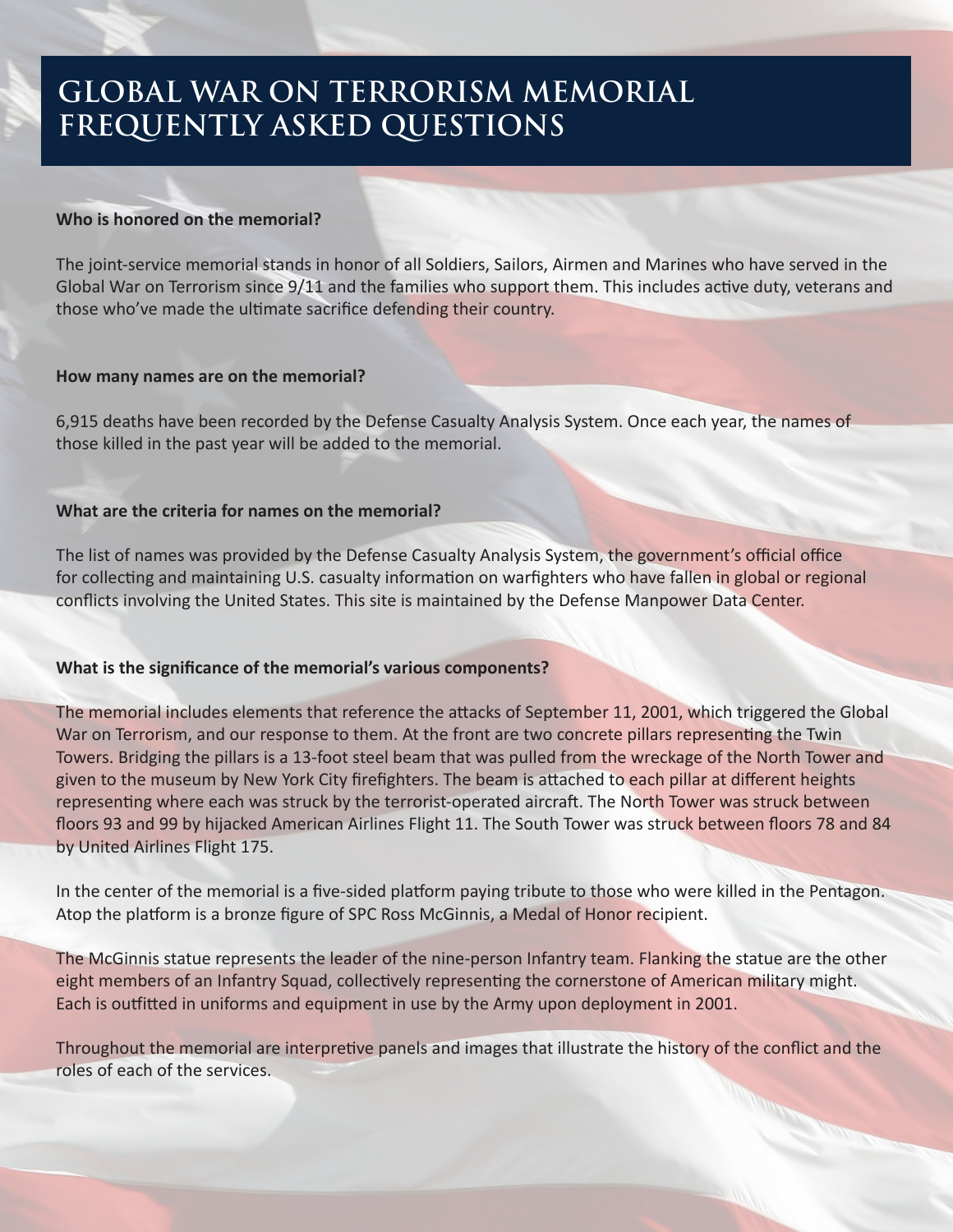#### **How was SPC McGinnis selected to represent the Infantry squad?**

Ross McGinnis was just 19 years old when he threw himself on a grenade that had been thrown into the Humvee he was riding in. Although he easily could have escaped the vehicle, he chose to absorb the full force of the blast, which killed him instantly but saved the lives of four crew members. This remarkable act of heroism resulted in the awarding of the country's highest decoration of valor. McGinnis is the only Infantryman to date to receive the Medal of Honor posthumously in the Global War on Terrorism.

### **Some of the geographic names on the interpretive maps have unfamiliar spellings. Why?**

Our research turned up many different ways to spell cities and provinces, depending on the source and time period of the map referenced. The Maneuver Center of Excellence Museums Division staff provided us with maps used by the Army – a planning map for Afghanistan from 2001 and one for Iraq from 2006. This was the source we chose to use for the maps on the memorial.

#### **Who built the memorial?**

National Infantry Museum Foundation staff, Maneuver Center of Excellence Museums Division staff and a committee of four retired four-star generals who commanded troops in the Global War on Terrorism developed the initial design. Project Manager Aaron & Clements, Inc. led the following teams in developing and executing the plan: Williams Design Group – Concept Design; French & Associates – Site Design and Landscape Architect; Barnes Gibson Partners Architects – Consulting Architect; Thayer-Bray Construction – Construction Manager; Alan Cottrill Sculpture Studio and Coopermill Bronze Works – Bronze Statues; Coldspring – Granite Panels.

#### **How much did the memorial cost and who paid for it?**

The \$2 million memorial was funded largely by the following companies, foundations and individuals: AM General, Gordon Cain Foundation, Moglia Family Foundation, Rob Andy, Frank Sullivan, O'Neill Sandler, Perry Di Lorento, and Jack and Jane Goldfrank. Additional support has come from members of the Honor Circle and donors to our Circle of Heroes campaign.

#### **BY THE NUMBERS**

#### **Timeline** from design start to construction completion

March 2015 – General Abizaid agrees to head up GWOT Memorial effort June and October 2015 – Gen Abizaid makes onsite visits to plan memorial December 2015 – First concept drawing September 2016 to March 2017 – Full design and mobilization April 2017 to September 2017 – Construction October 2017 – Statue installation

July 2016 to September 2017 – Statue design and production November 2016 to July 2017 – Granite Design and Production

Interpretive Design – 460+ hours performed by LTG Metz & others, NIMF and Aaron & Associates